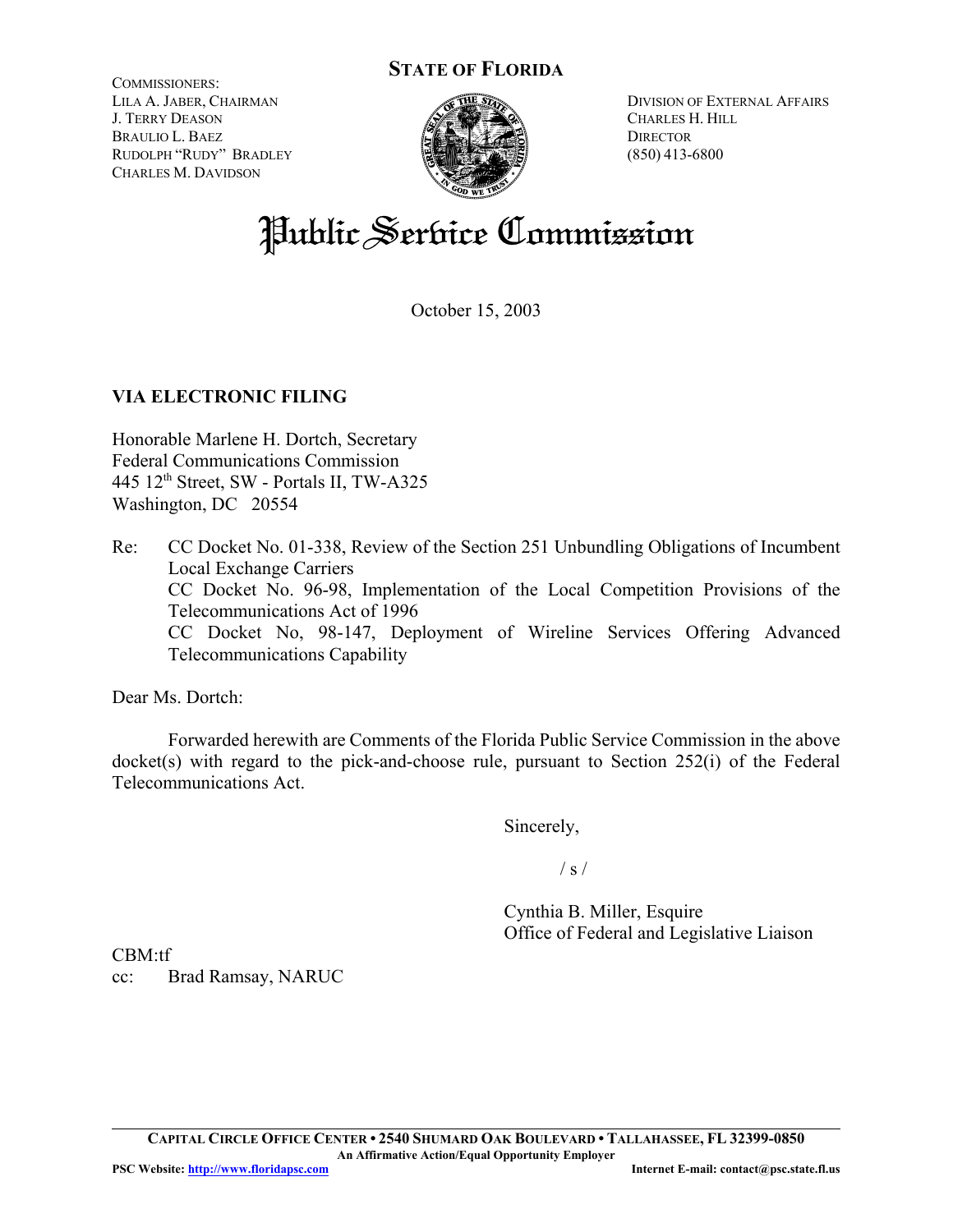### **Before the Federal Communications Commission Washington, D.C. 20554**

| In the Matter of                                                                               |                      |
|------------------------------------------------------------------------------------------------|----------------------|
| Review of the Section 251 Unbundling<br>Obligations of Incumbent Local                         | CC Docket No. 01-338 |
| <b>Exchange Carriers</b>                                                                       |                      |
| Implementation of the Local Competition<br>Provisions of the Telecommunications Act<br>of 1996 | CC Docket No. 96-98  |
| Deployment of Wireline Service Advanced<br><b>Telecommunications Capability</b>                | CC Docket No. 98-147 |

### **COMMENTS OF THE FLORIDA PUBLIC SERVICE COMMISSION ON FURTHER NOTICE OF PROPOSED RULEMAKING**

The Florida Public Service Commission (FPSC) files these comments in response to the Federal Communications Commission's (FCC's) Further Notice of Proposed Rulemaking on the FCC rule implementing section 252(i) of the Federal Telecommunications Act. Specifically, the FPSC endorses elimination or revision of the current "pick-and-choose" rule.

### **The FPSC believes the FCC has legal authority to revise the "pick-and-choose" rule.**

The FPSC agrees with the FCC's tentative conclusion that the FCC may change its interpretation of section 252(i). (¶721) As the Supreme Court stated in *AT&T Corporation v. Iowa Utilities Board*, 525 U.S. 366, 396 (1999), determining whether the "pick-and-choose" rule "will significantly impede negotiations (by making it impossible for favorable interconnection-service of network-element terms to be traded off against unrelated provisions) is a matter eminently within the expertise of the [FCC] and eminently beyond our ken."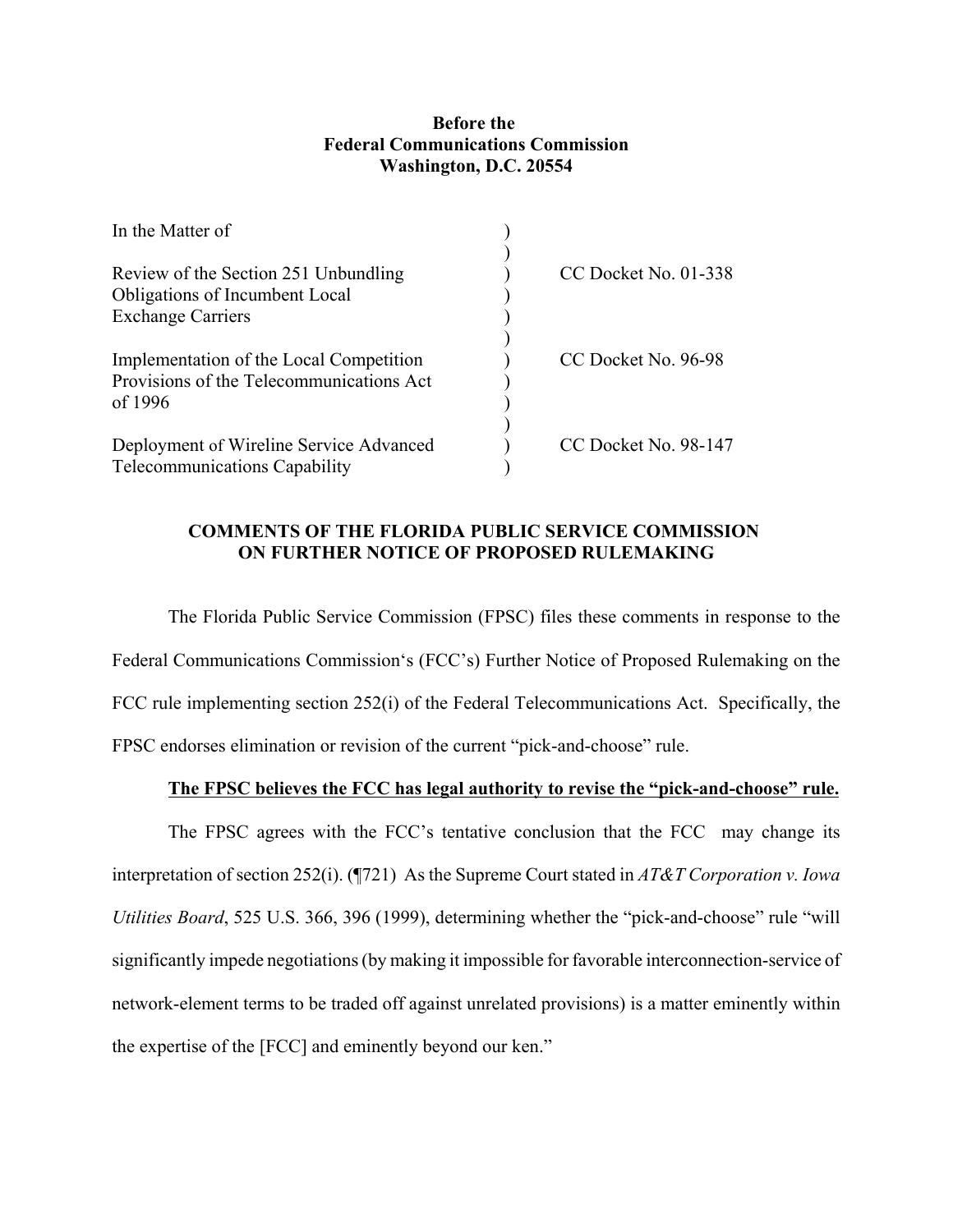The FPSC would add that in Chevron *U.S.A., Inc. v. Natural Resources Defense Council, Inc.*, 467 U.S. 837, 863-864 (1984), the Supreme Court stated that an agency's revised interpretation would still deserve deference because "an initial agency interpretation is not instantly carved in stone" and for the agency to engage in informed rulemaking, it "must consider varying interpretations and the wisdom of its policy on a continuing basis." Furthermore, the Supreme Court stated in *Motor Vehicle Manufacturers Association of the United States, Inc. v. State Farm Mutual Automobile Insurance Co.*, 463 U.S. 29, 42 (1983), that "agencies do not establish rules of conduct to last forever." Of course, if the FCC chooses to alter its interpretation of section 252(i), the FPSC would point out that it must articulate its reason for doing so, and its reasoning must be supported by substantial record evidence. Id.

The FPSC also agrees with the FCC's tentative conclusion that ambiguous language in section 252(i) provides sufficient leeway for the FCC to alter its interpretation of section 252(i) to limit opt-in rights to the entire agreement.(¶728) Like the FCC, the FPSC believes that the phrase "upon the same terms and conditions as provided in the agreement" in section  $252(i)$  could be reasonably interpreted to mean that carriers must opt into entire agreements, not just individual provisions.

The FPSC notes that the Eighth Circuit in *Iowa Utilities Board v. FCC*, 120 F.3d 753, 800 (8th Cir. 1997), provided a good analysis on how the FCC's current interpretation of section 252(i) conflicts with the Act's design to promote negotiated binding agreements. Although the Eighth Circuit's decision was ultimately reversed and remanded by *AT&T Corporation*, 525 U.S. at 366,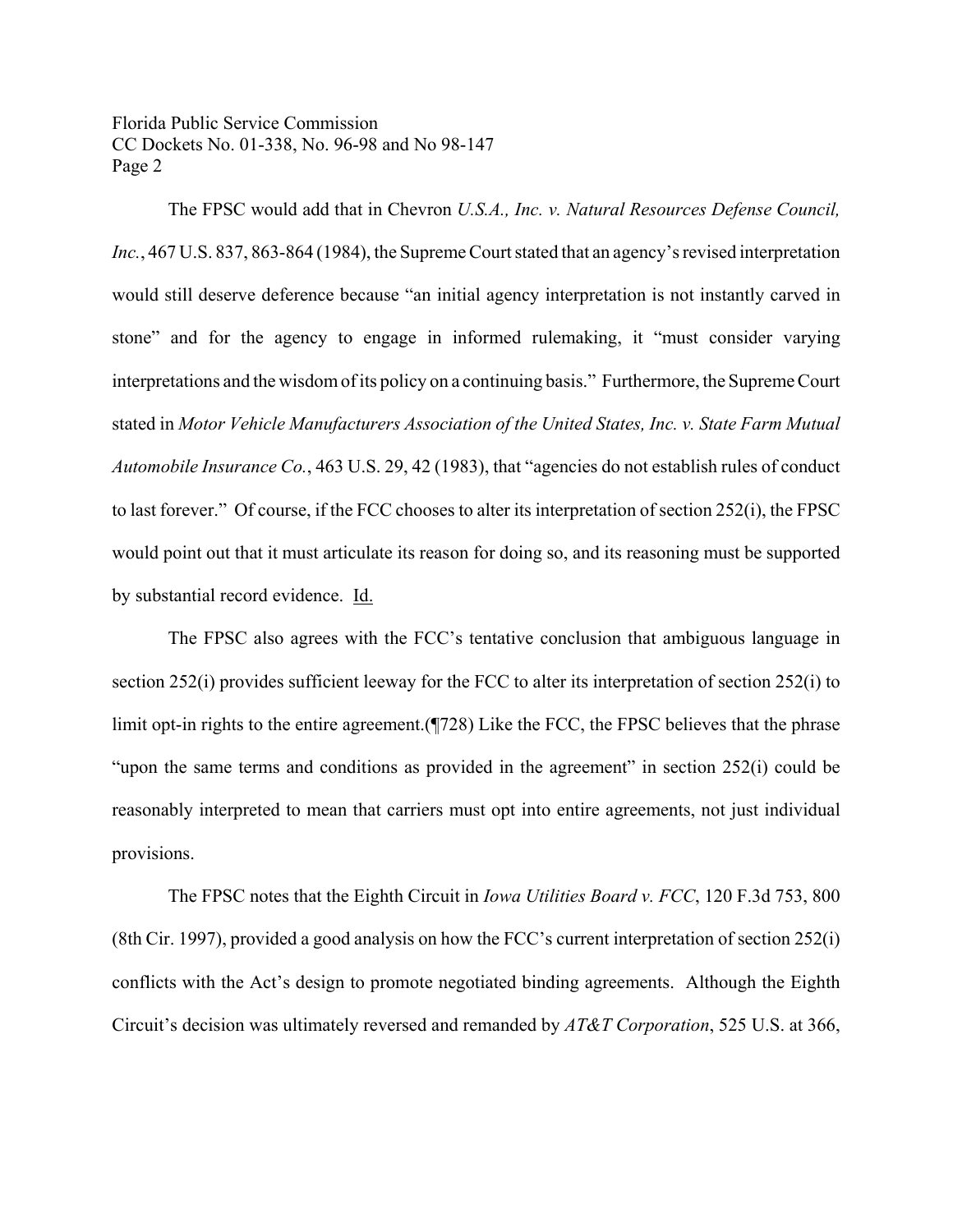the FPSC believes that the Court's reasoning may be helpful when reviewing whether the FCC should change its interpretation of section 252(i).

In *Iowa Utilities Board*, 120 F.3d at 800, the Eighth Circuit observed that "[t]he structure of the Act reveals the Congress' preference for voluntarily negotiated interconnection agreements between incumbent LECs and their competitors over arbitrated agreements." The Eighth Circuit concluded that the FCC's pick-and-choose rule "would thwart the negotiation process and preclude the attainment of binding negotiated agreements." Id. In reaching this conclusion, the Eighth Circuit

reasoned that

[d]uring a negotiation, an incumbent LEC would be very reluctant to make a concession on one term in exchange for a benefit on another term when faced with the prospect that a subsequent competing carrier will be able to receive the concession without having to grant the incumbent the corresponding benefit. In this manner, the FCC's rule would discourage the give-and-take process that is essential to successful negotiations. Moreover, negotiated agreements will, in reality, not be binding, because, according to the FCC, an entrant who is an original party to an agreement may unilaterally incorporate more advantageous provisions contained in subsequent agreements negotiated by other carriers. See First Report and Order, p. 1316. This result conflicts with the Act's requirement that agreements be "binding," 47 U.S.C.A. §252(a)(1), and is an additional impediment to subsequent negotiations, because an incumbent LEC will be even more hesitant to make concessions in subsequent negotiations when it knows that such concessions would be available to all of the competing carriers with which it previously had agreements.

Id.

## **The FPSC has had misgivings about the "pick-and-choose" rule.**

In comments filed April 9, 1999, with the FCC in Docket No. 96-98 on Implementation of the Local Competition Provision, the FPSC urged that the FCC should hold a generic investigation into its interconnection rules. The FPSC also stated, "We believe that the Commission's interpretation of Sec. 252(i) significantly reduces competitors' incentives to negotiate an agreement.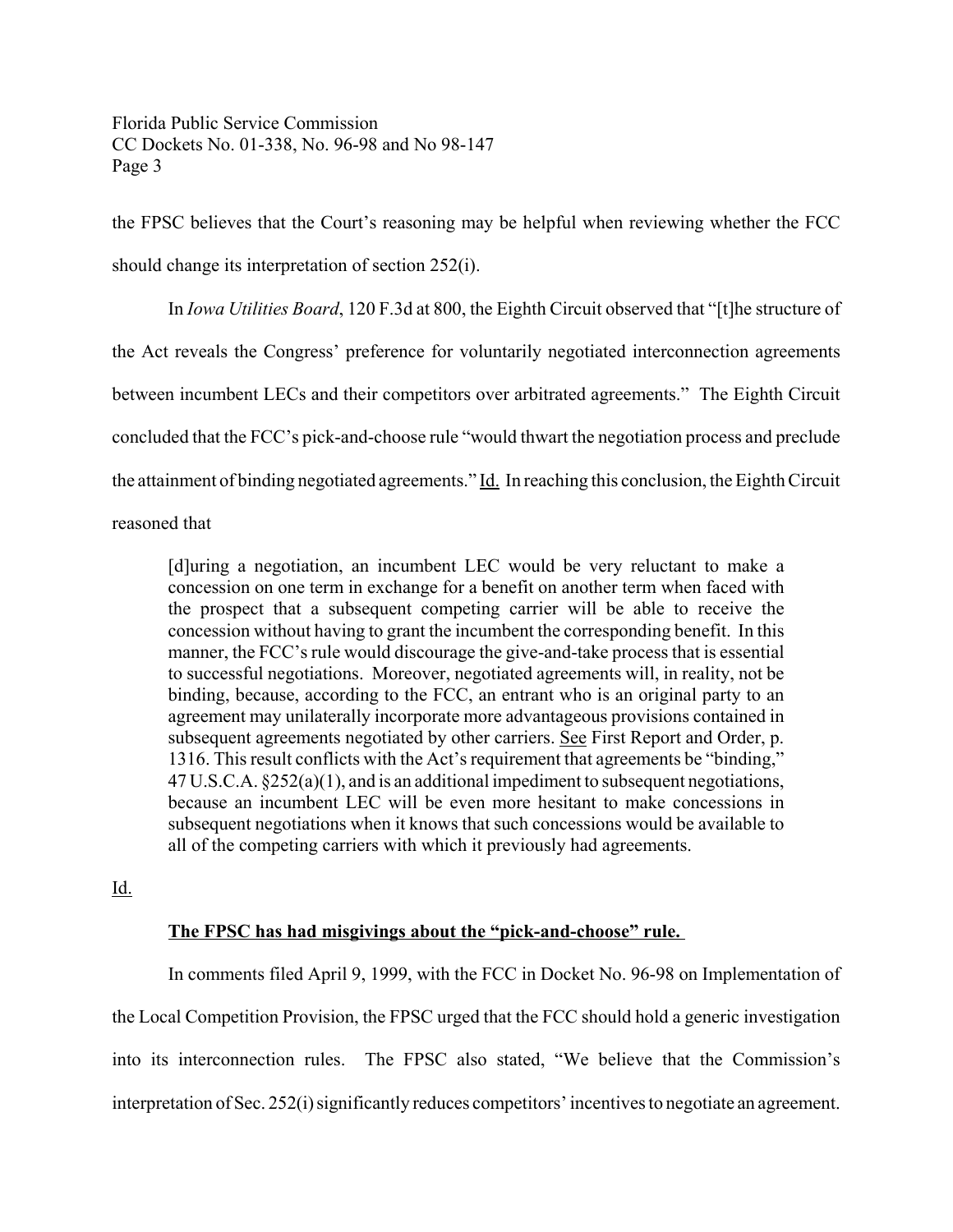A competitive carrier can minimize its expenses by selecting portions of other CLEC agreements without having to concede away other issues. ILECs will have little incentive to negotiate agreements since other CLECs would likely cannibalize any new agreement."

The FPSC comments further stated that, over time, this process would create a "best-ofbreed" contract based entirely on previously negotiated agreements. This creation, which may bear a striking resemblance to a tariff, would effectively defeat both the need and purpose of negotiation. The FPSC also urged that the ability of a CLEC to use conditions or rates from a pre-existing contract should expire at the same time the original contract terminates.

The FPSC distinguished the Most Favored Nation (MFN) clauses in negotiated agreements from the FCC's interpretation of Sec. 252(i). Although MFN clauses may, in some instances, result in the same ability for a CLEC to "pick-and-choose" terms from other contracts, an MFN clause is a voluntary agreement between parties and therefore is not equivalent to the mandatory laws of Section 252(i). If parties believe that MFN clauses in contracts are too strict or too broad, or are interpreted incorrectly through arbitration, then they have the option to renegotiate those terms with more specificity the next time they enter into a negotiated agreement. In contrast, the FCC's interpretation of Sec. 252(i), which the FPSC believes grants global MFN rights to all carriers for any term in any contract, may eventually eliminate the need or reason for negotiated contracts altogether.

In addition, we have expressed frustration with the rule during our proceedings. For example, at the FPSC agenda on February 4, 2003, in Docket No. 021069-TP relating to an Interconnection Agreement between Supra and BellSouth Telecommunications, Inc., FPSC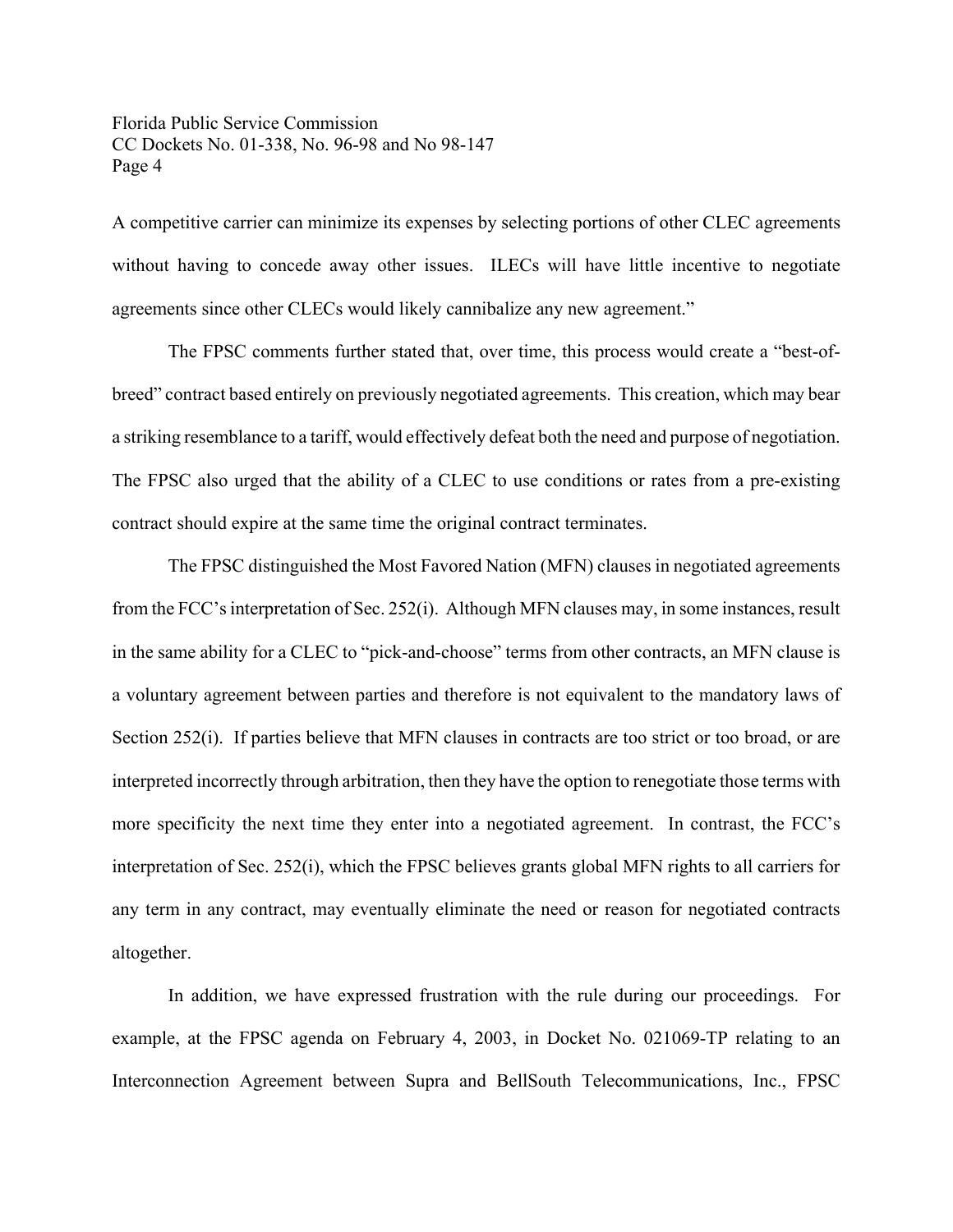Commissioners expressed concerns with the partial adoption of previous agreements by other carriers not originally party to the contract.

#### **The best regulator of agreements is the marketplace.**

While the FPSC understands that Section 252(i) of the Act does itself make certain requirements, we believe that the existing rule hinders negotiation. The best regulator of agreements is the marketplace. The FPSC is encouraged that the FCC is reviewing this matter. Each party in a contract should generally negotiate from his best strengths. There are surely certain factors, such as credit risks, which would vary among the companies. An ILEC may have reason to withhold certain provisions offered to a more reliable party. Also, as another example, volumes may impact what a contracting party may see as instrumental.

The negotiation of interconnection agreements typically results in provisions that benefit the ILEC as well as provisions that benefit the CLEC. Negotiation also typically results in provisions that burden both parties.

Based on the FPSC's experience in numerous arbitrations between the state's ILECs and CLECs, the negotiation of interconnection agreements has been and is severely hindered by a wellintentioned but outdated regulatory requirement–the "pick-and-choose" rule. We firmly believe the current "pick-and-choose" rule hampers negotiation and forces regulatory decisions that are best left to the parties that must abide by the ultimate terms of the contract.

Rather than being in a position to negotiate what may be mutually beneficial business solutions, companies are bringing many issues to the FPSC for resolution. The FPSC often must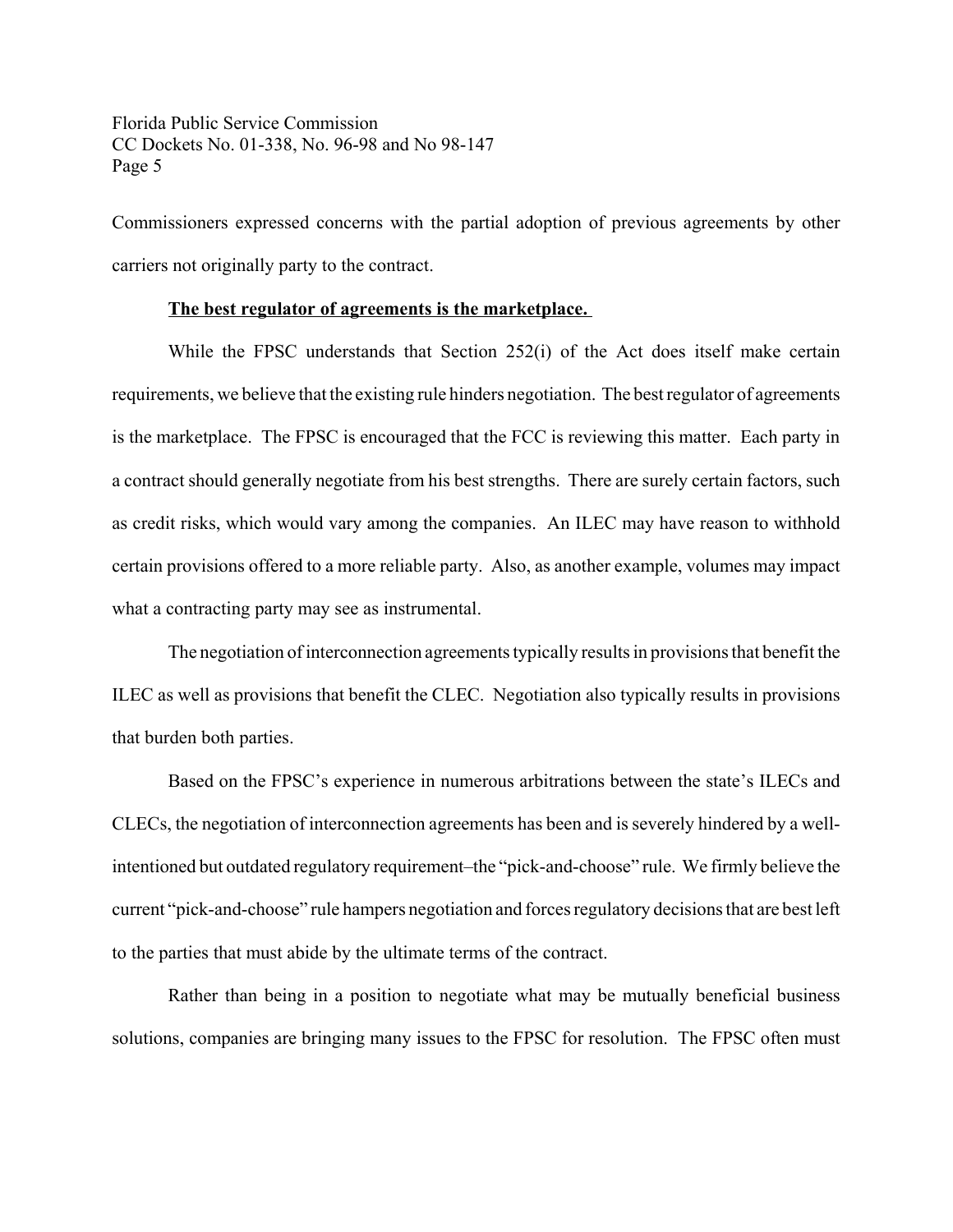consider issues in the context of arbitrations that the parties should have been able to work out themselves.

ILECs, when faced with the reality that any provision they negotiate with a CLEC may later be adopted by all other CLECs, are understandably reluctant to negotiate creative solutions with individual CLECs. Each CLEC likely has unique characteristics that distinguish it from other CLECs. They may serve in different regions, use different market entry strategies, and target different customer bases. For example, facilities-based competitors like Florida Digital Network may have very different needs than companies pursuing a UNE-P strategy. Under the "pick-andchoose" rule, ILECs that might have negotiated an agreement to address the unique needs of a particular CLEC may very well resist doing so for fear that *all* benefits offered to that CLEC (and *all* benefits offered to all CLECs) will subsequently be adopted by other CLECs and will be adopted without any of the burdens for which the benefits were offered in the first instance. Under the current scheme, CLECs that adopt favorable provisions from other CLEC agreements are not required–nor do they have any incentive–to adopt the corresponding benefits to the ILEC that were an integral part of the original agreement.

Simply put, the *quid pro quo* between an ILEC and a CLEC may be very different from the *quid pro quo* between that ILEC and another CLEC. The issue is one of fundamental fairness: if a party seeks the upside of a contract, it ought to take the downside. This is hornbook business law.

As previously stated, the best regulator of agreements between market participants is the market; however, the existing "pick-and-choose" rule hinders negotiations between market participants. The FPSC firmly believes that regulation ought to remove itself from negotiations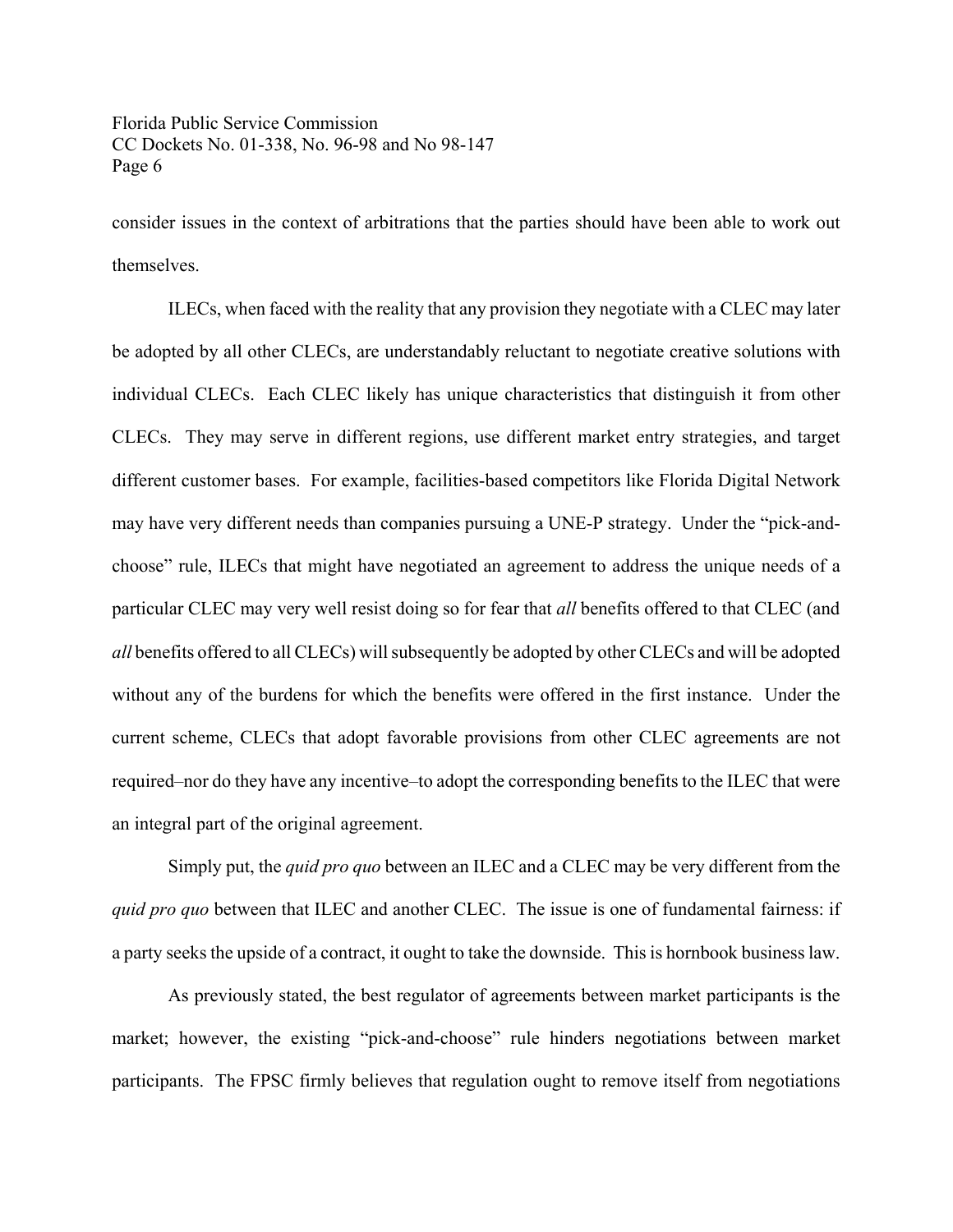where it can and allow the parties to negotiate mutually beneficial interconnection agreements. Therefore, the FPSC supports elimination or revision of the current "pick-and-choose" rule, consistent with our long-standing policy of encouraging meaningful negotiation and resolution of issues in the telecommunications arena.

## **The carriers should be held to strict "good faith" negotiation strictures and should be subjected to monetary penalties when they fail to adhere to such practices.**

Section 251 (c)(1) sets forth a duty of the Incumbent Local Exchange Carriers to negotiate in good faith the particular terms and conditions of agreements. The requesting carrier also has a duty to negotiate in good faith. Additionally, Section 252(b)(5) sets forth that the refusal to negotiate in good faith in the presence, or with the assistance, of the State Commission shall be considered a failure to negotiate in good faith. The FPSC believes this duty is a key to the success of market solutions. The FCC should rigorously ensure that the parties negotiate in good faith and should assess penalties for failure to do so. Thus, even though the pick-and-choose rule might be eliminated or revised, the duty to negotiate in good faith continues, pursuant to the 1996 Telecommunications Act.

#### **Conclusion**

Because the existing rule hinders negotiation, the FPSC urges the FCC to either eliminate the rule or revise it. If the rule is revised, Rule 51.809 should state:

An incumbent LEC shall make available without unreasonable delay to any requesting telecommunications carrier any existing interconnection agreement to which it is a party that is approved by a state commission pursuant to Section 252 of the Act upon the same terms and conditions provided in the overall agreement.

Either way, the duty to negotiate in good faith remains.